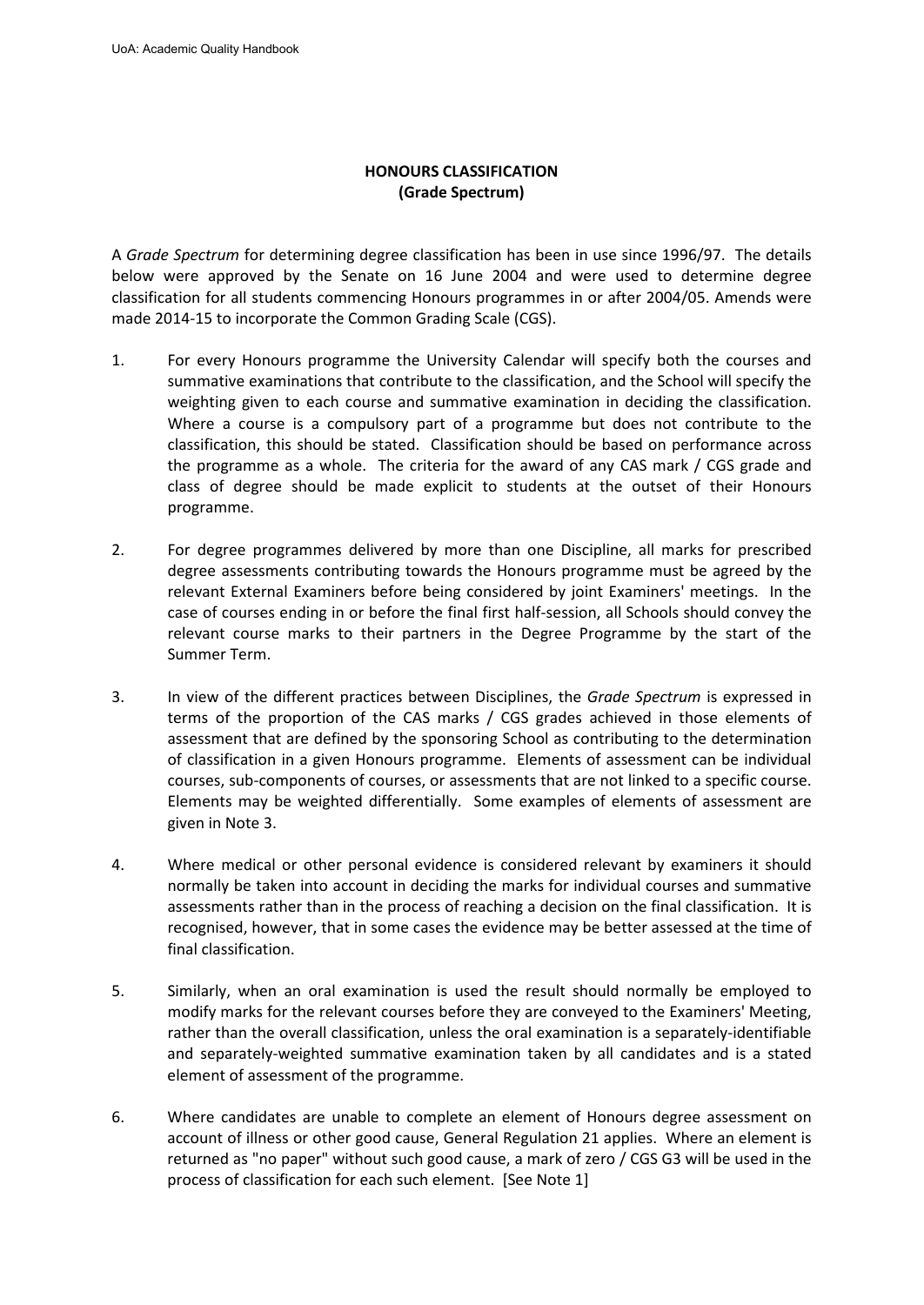- 7. Examiners retain the final discretion in the award of Honours Classes. However, Honours classification will normally be based on performance on the following grade spectrum. To allow for different practices between Disciplines, the spectrum is expressed in terms of the proportion that each element of assessment constitutes as part of the overall total after it has been appropriately weighted. [See Note 3]
- **First**: Marks at CAS **18 / CGS A5 or better** in elements constituting half of the total elements; **and** Marks at CAS **15/CGS B3 or better** in elements constituting three quarters of the total elements; **and** Normally marks at CAS **12/CGS C3 or better** in all elements.
- **2i:** Marks at CAS **15/CGS B3 or better** in elements constituting half of the total elements; **and** Marks at CAS **12/CGS C3 or better** in elements constituting three quarters of the total elements: and

Normally marks at CAS **9/CGS D3 or better** in all elements.

- **2ii:** Marks at CAS **12/CGS C3 or better** in elements constituting half of the total elements; **and** Marks at CAS **9/CGS D3 or better** in elements constituting three quarters of the total elements.
- **Third:** Marks at CAS **9/CGS D3 or better** in elements constituting three quarters of the total elements.
- 8. The *Grade Spectrum* defines the threshold standards against which the different classes of Honours degree are awarded. The Examiners, however, have discretion (in the circumstances defined in Note 2 below) to depart from this and may choose to award a higher degree than that indicated by the *Grade Spectrum.* Discretion may take account of actual marks/grades within bands. Where discretion is exercised, clear reasons must be identified for doing so and a record kept. Where clear majority agreement to exercise discretion cannot be reached, the degree indicated by the *Grade Spectrum* must stand. For Honours programmes delivered by more than one discipline, if clear majority agreement to exercise discretion between both disciplines cannot be reached, then the degree indicated by the *Grade Spectrum* must stand.
- 9. Provisional marks for the January diet of examinations are returned on the understanding that these may be altered up or down at the Final Examiners' Meetings in June. Schools must inform the Registry in June, on an exception basis, of those marks which have been altered at the Final Examiners' Meeting.
- 10. For Honours programmes delivered by more than one Discipline, the final decision on classification should be taken by an Examiners' Meeting consisting of up to three examiners from each of the participating Disciplines, plus appropriate External Examiners where available. Where External Examiners are not available, decisions will be subject to subsequent ratification by the relevant External Examiner(s). In the case of an Honours programme delivered by a single Discipline, more than three examiners from the relevant Discipline may be involved, along with the External Examiner or examiners, in the final decision on classification.
- 11. If students appeal against an Honours classification awarded by the Examiners, the Senate policy on academic appeals in force at that time will apply.

**Notes**